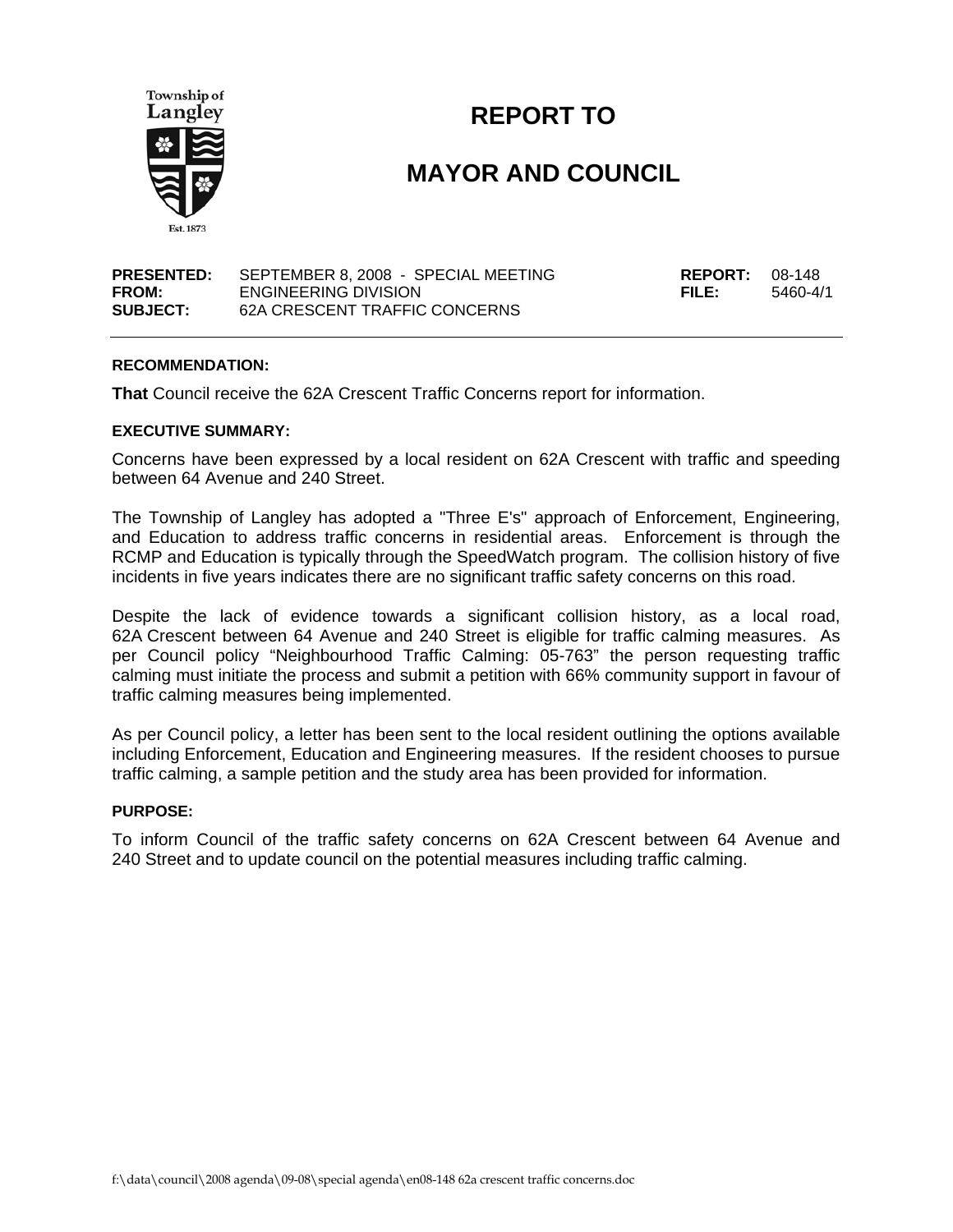#### **BACKGROUND/HISTORY:**

Concerns have been expressed by a local resident on 62A Crescent with traffic and speeding between 64 Avenue and 240 Street. Following an appearance by the local resident as a delegation to Council, the following Council motion was carried on June 23, 2006.

"Whereas significant traffic safety concerns exist in the neighbourhood of 62A Crescent between 240 Street and 64 Avenue, as described by Mr. Don Nundal in his delegation to Council on June 9, 2008;"

"Therefore be it resolved that staff investigate the matter and report back within 30 days on a plan for traffic calming in this neighbourhood, including the feasibility of speed bumps, related cots, and timelines for implementation."

#### **DISCUSSION/ANALYSIS:**

The Township of Langley has adopted a "Three E's" approach of Enforcement, Engineering, and Education to address traffic concerns in residential areas. Each of these approaches is outlined below.

#### **Enforcement**

The "E" of Enforcement is provided by the RCMP who is responsible for all regulatory speed enforcement in the Township. As it is individual driver behaviour that governs vehicle speed, enforcement is the most logical, flexible and immediate tool to address speeding in our community. Direct police involvement is the most effective way to address these driving offences that are ticketable under the law.

Additionally, residents who observe reckless driving behaviour can contact the RCMP directly to report speeding complaints at 604-532-3200. In order for the RCMP to utilize their staff in the most effective manner, specific information should be provided such as, the time of day, vehicle make/model, and license plate information of the offending vehicle, if possible.

### **Education**

For Education, The Township of Langley supports the utilization of an educational program called SpeedWatch that is conducted in partnership with the RCMP, trained citizen volunteers, and ICBC. Volunteers monitor speeds in neighbourhoods and raise public awareness of the actual speeds that drivers are travelling by using portable radar equipment and an electronic digital board. Drivers get an instant readout of their speed as it is displayed on a readerboard as they pass by. This program can have a powerful impact on driver behaviour, but the success of this program depends on members of the community volunteering their time. If residents are interested in volunteering for this valuable initiative, they can contact their local community police office.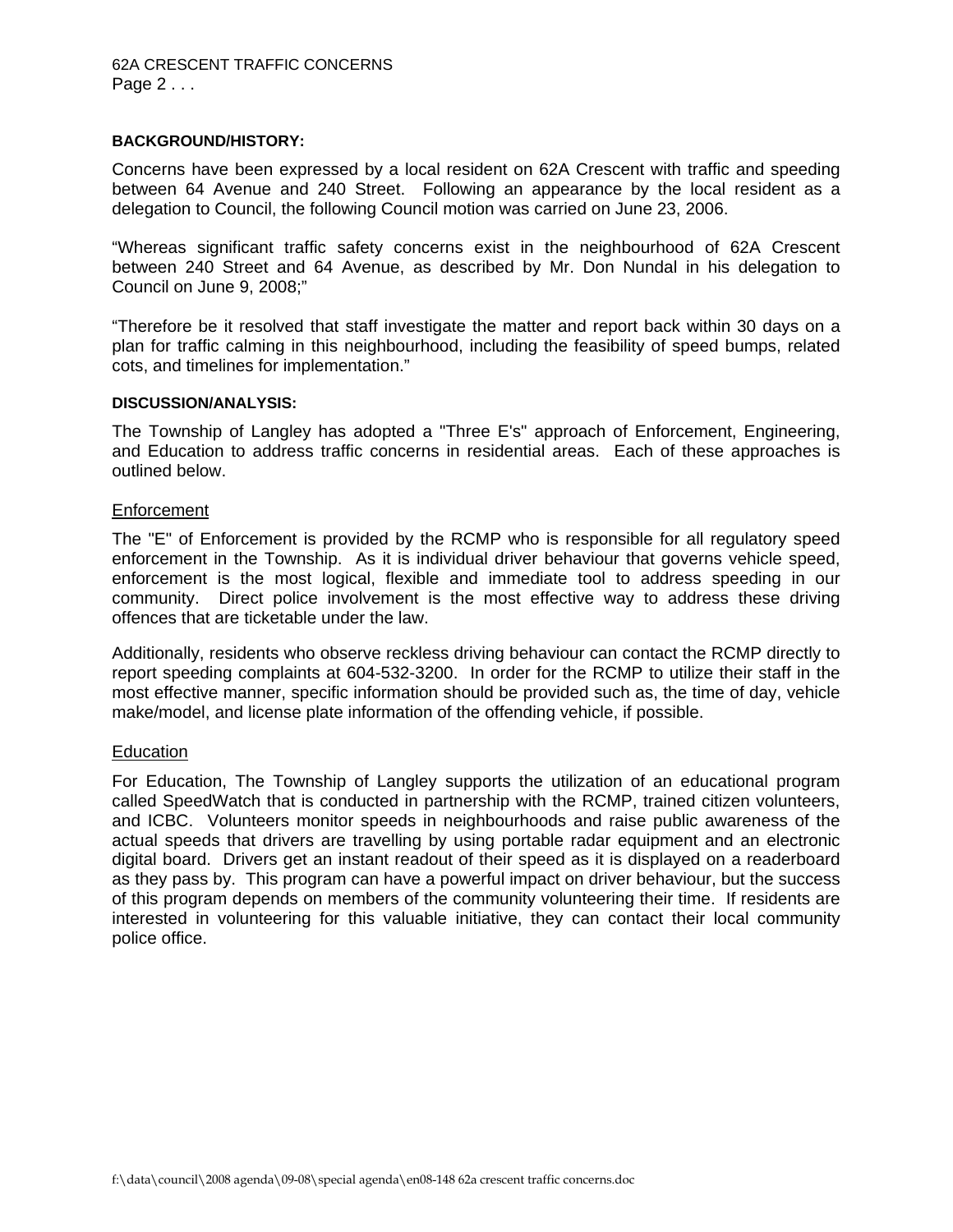### 62A CRESCENT TRAFFIC CONCERNS Page 3 . . .

## Engineering

Township Council has adopted a Traffic Calming policy that outlines the conditions under which traffic calming devices (such as speed bumps) can be implemented. Due to the nature of traffic calming measures, community support must be obtained before traffic calming measures will be considered. A full traffic assessment and community consultation must also take place, including the collection of speed and volume data that will be compared to typical similar roadways in Langley. If, after we have completed our review, we find that the traffic volume or speeds are abnormally high, we would then be in a position to review the causes and to develop solutions. Following this process ensures that we do not overreact by committing funds toward traffic calming or diversion measures when they are not warranted, thereby acting as good financial stewards.

### Collision History

A review of the collision history on 62A Crescent from 64 Avenue to 240 Street was undertaken between the years 2003 to 2007. There were a total of five collisions within a five year period. Of these collisions, two were at the intersection of 62A Crescent/64 Avenue with one of those involving an animal. Of the remaining three collisions, one involved icy roads and two involved avoiding an animal. The collision history indicates that there are no significant road or traffic safety issues on the roadway.

With a total of five collisions in a five year period, the road segment of 62A Crescent between 64 Avenue and 240 Street would be a low priority for any further safety improvements.

### Traffic Calming Policy

Despite the low crash history, if a local resident chooses to initiate traffic calming within their neighbourhood, the Engineering Department follows the Council approved policy which outlines the following steps:

- **Initiation by written request, which has occurred in this case.**
- Determine if the road is eligible for traffic calming which in this case as local road traffic calming would be permitted.
- Defining the study area and providing the person requesting traffic calming with a plan of the proposed area and a sample petition.
- The person requesting traffic calming submit a petition with a minimum of 66% of the total households and businesses in the area supporting traffic calming for any further action to be taken.
- Due to the nature and impact of traffic calming measures, the Township will not proceed further unless there is significant community support.
- **If there is support, staff will support a Public Review Process to consider appropriate** measures for the area and determine public support for these measures. This review will also include additional traffic counts and speed surveys to determine the appropriateness of the measures.
- Following the traffic assessment and review process, staff will report back to Council.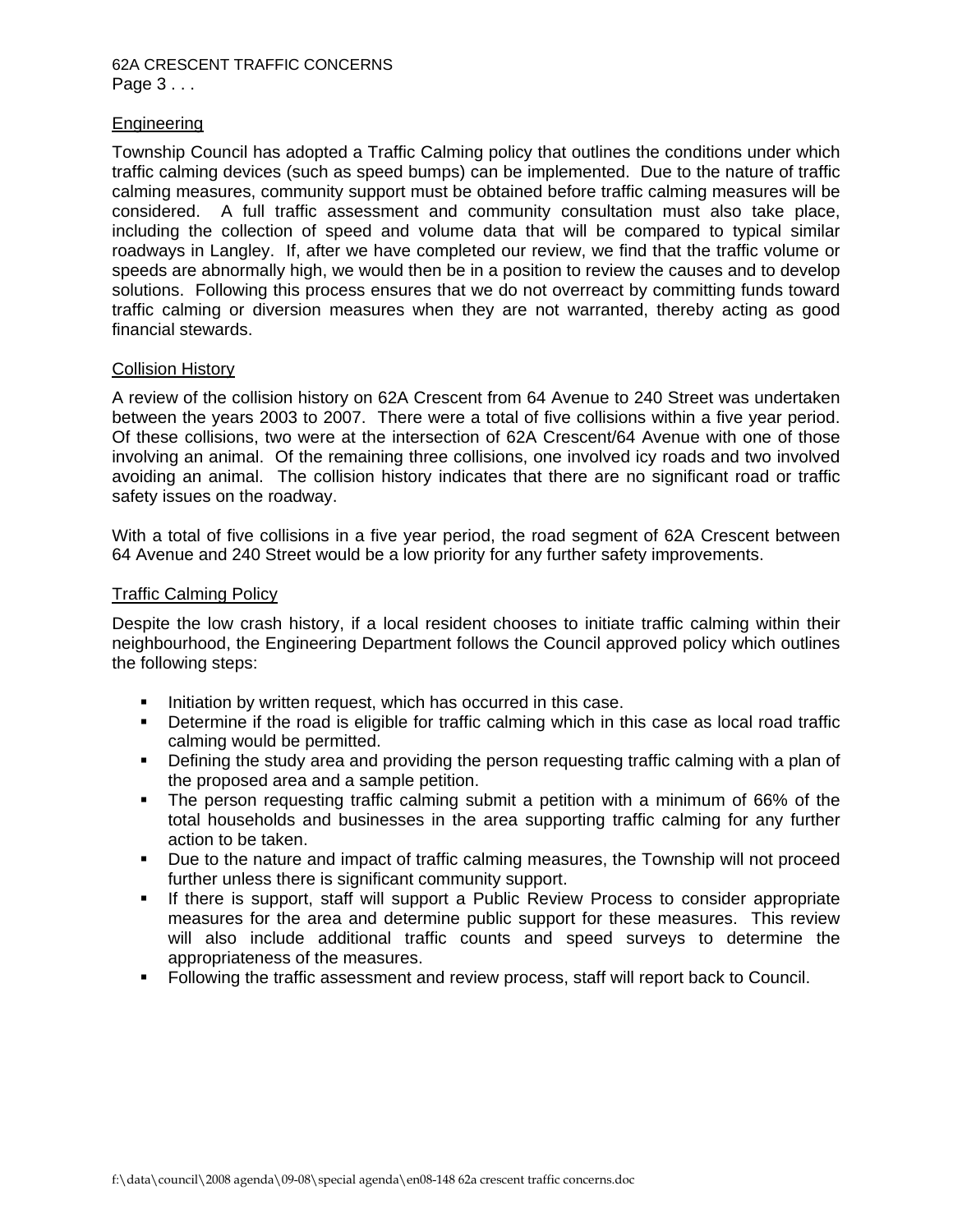## 62A Crescent Traffic Calming Request

Despite the low collision history, staff has provided the local resident with a sample petition and study area for his use in obtaining community support for traffic calming as per the Council motion as shown in Attachment A. The area is defined by including the local streets or other properties which would reasonably be expected to use the roadway where traffic calming is being requested. As 62A Crescent services several other dead end roads and the local community, those areas have been included in the petition area.

Upon receipt of a petition with sufficient community support staff will initiate a public review process and begin examining alternative options.

# **Applicable Policies:**

Neighbourhood Traffic Calming: 05-763

Respectfully submitted,

Paul Cordeiro MANAGER, TRANSPORTATION ENGINEERING for ENGINEERING DIVISION

ATTACHMENT A Traffic Calming Study Area Map And Petition – 62A Crescent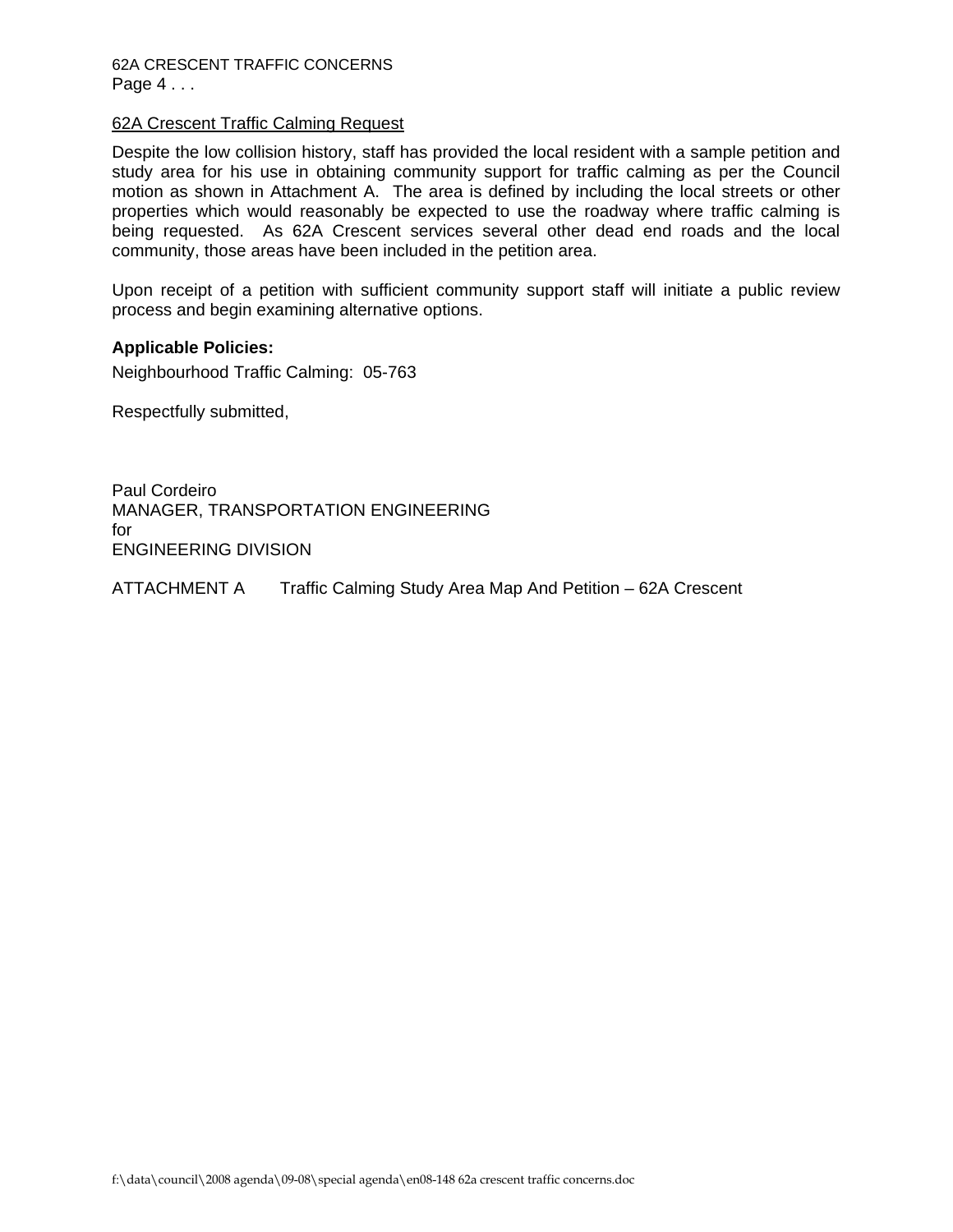# 62A CRESCENT TRAFFIC CONCERNS Page 5 . . .

# ATTACHMENT A



Traffic Calming Petition Study Area: 62A Crescent